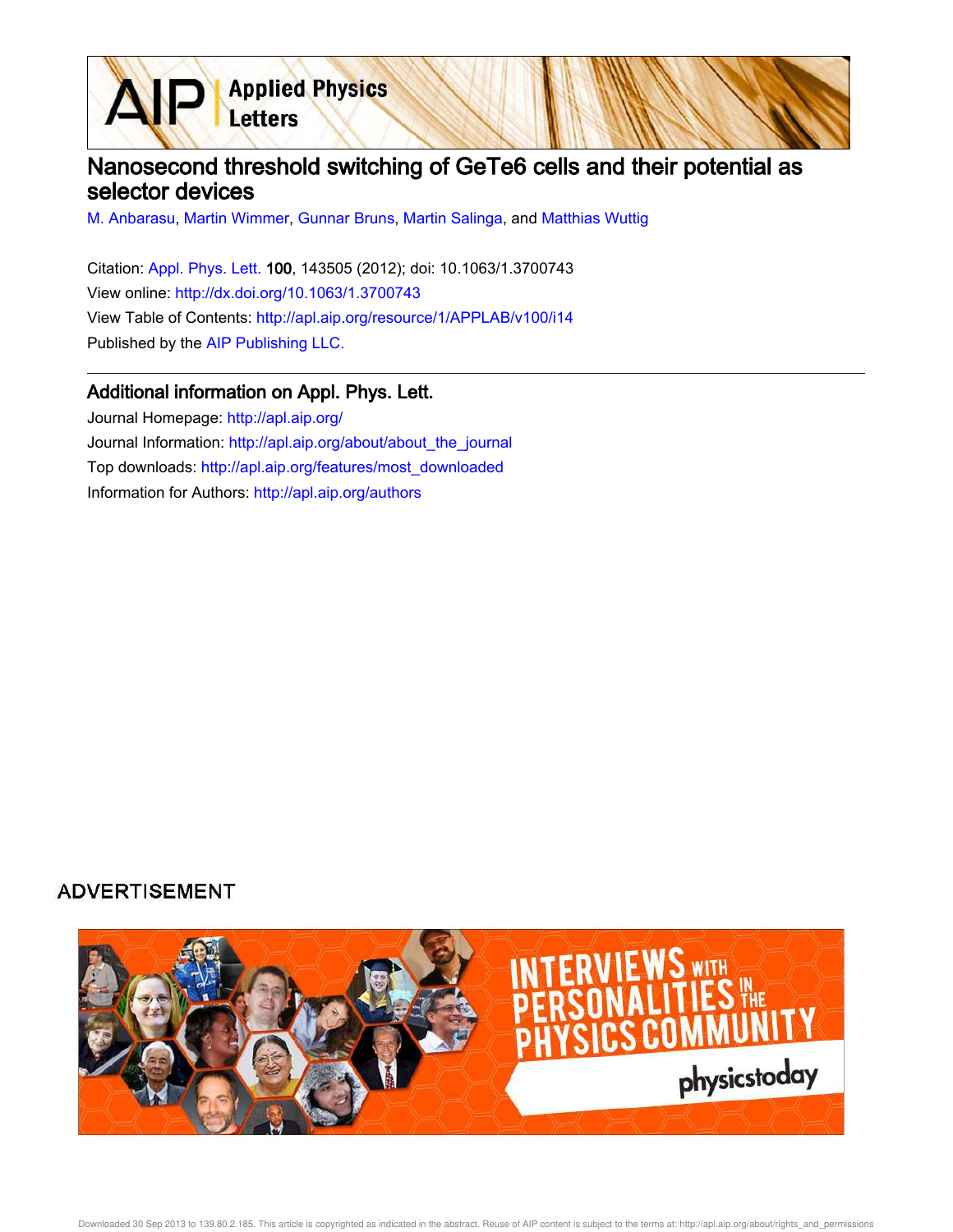## Nanosecond threshold switching of GeTe $_6$  cells and their potential as selector devices

M. Anbarasu,<sup>a)</sup> Martin Wimmer, Gunnar Bruns, Martin Salinga, and Matthias Wuttig<sup>b)</sup> I. Physikalisches Institut (IA) and JARA-Fundamentals of Future Information Technology, RWTH Aachen University, 52056 Aachen, Germany

(Received 27 February 2012; accepted 16 March 2012; published online 3 April 2012)

Time-resolved threshold switching characteristics including transient parameters such as delay time and holding voltage are reported for a nanoscale  $GeTe_6$  Ovonic threshold switching (OTS) device. The voltage dependence of the threshold switching process has been studied, revealing switching in less than 5 ns in the fastest case. A constant holding voltage is observed for the different voltage pulses applied, which is an indicative for a stable  $\omega n$  state in the amorphous phase. In addition, the potential of GeTe<sub>6</sub> devices as OTS selectors is validated.  $\odot$  2012 American Institute of Physics. [http://dx.doi.org/10.1063/1.3700743]

Phase change memory (PCM) offers promising attributes for a high-speed non-volatile electronic memory. It is therefore considered to be a potential candidate for the replacement of conventional flash memories in the next decade.<sup>1,2</sup> Hence, in recent years tremendous technological efforts have been devoted to improve the reliability and performance of PCM devices in terms of programming characteristics, integration issues,  $3,4$  and structural stability.  $5,6$ Furthermore, several types of PCM architectures have been developed to realize a cost-effective high-density memory.<sup>7,8</sup> The device density in the conventional memory array is essentially determined by the selector which is frequently a thin diode.<sup>8</sup> Recently, a promising selector based on Ovonic threshold switching (OTS) properties<sup>9</sup> in chalcogenide glasses has been demonstrated in a stackable cross-point PCM device.<sup>10</sup> In this type of architecture, each memory bit is formed by vertically integrating a phase change memory element with an OTS selector consisting of a thin amorphous chalcogenide material. The OTS material therefore provides the same physical and electrical scaling properties as PCM devices. $\frac{10}{10}$  In contrast to common complementary metaloxide semiconductor (CMOS) selection circuits, the OTS device must not be fabricated on the silicon substrate. Thus, the vision of a high-density, three-dimensional memory can be realized via stacking of multiple layers of memory arrays. This approach promises better scalability, improves arrayefficiency, and is even compatible with CMOS circuits.<sup>10</sup> The OTS selector acts as an electronic switch to access the adjacent memory bit upon application of appropriate voltage pulses. To select one single cell, a voltage pulse has to be applied to the selected column and row. The selected cell is accessed through the OTS, which performs threshold switching to access the PCM memory. Disturbance of adjacent memory cells (cross-talk) is avoided, since the voltage drop at their OTS selector is below the threshold voltage.

In recent years, research interest has therefore focussed on understanding threshold switching to optimize OTS selector devices. Threshold switching is known to occur in chalcogenide glasses when a critical electric field  $E<sub>th</sub>$  (or threshold voltage  $V_{th}$ ) is applied. Then the device switches rapidly from a highly resistive off state to a highly conducting dynamic low resistive on state. The device remains in the on state until the applied voltage falls below a minimum voltage called holding voltage  $V<sub>h</sub>$ . Subsequently, the device reverts back to the initial highly resistive off state. Hence the OTS device is characterized by a highly conducting on state and a highly resistive off state. The highly resistive off state electrically isolates individual PCM cells. $^{10}$  Applying the threshold voltage to the OTS device hence enables addressing the adjacent memory cell and subsequently writing or erasing of a bit. The switching dynamics of the OTS define an upper limit for the speed of memory. Therefore, the characteristics of the OTS device including the transition kinetics are essential for the design and the optimization of programming schemes.

The initiation of threshold switching has been reported $11$ to proceed with a finite delay time  $(t_d)$ . The transient effects associated with threshold switching have even been shown to be voltage dependent.<sup>5,11,12</sup> It has also been demonstrated that the threshold switching process is not accompanied by a massive structural rearrangement such as crystallization.<sup>5,11</sup> Nevertheless, there is very little information available regarding the ultrafast kinetics of the switching process. This is a serious deficiency if one is interested in high-speed memories.

Hence, we have studied time-resolved nanosecond switching processes and their voltage dependence in  $GeTe<sub>6</sub>$ devices. Threshold switching investigations on the nanoscale range require an advanced experimental setup. In particular, for a reliable exploration of speed limits of an OTS device, a high frequency impedance match is essential. For the timeresolved analysis, a fast pulse generator and oscilloscope are employed with a custom-built contact board including a low noise amplifier in close proximity to the device under test. The pulse generator allows voltage pulses down to a plateau length of 1 ns and has a rise/fall time of 750 ps. Nevertheless, the amplifier and the capacitances inherent to the setup limit the minimum current pulse length to 5 ns. OTS devices have been fabricated in the classical bottom heater geometry.<sup>3</sup> A titanium nitride (TiN) heater with a diameter of 60 nm and a

a)Present Address: Electrical Engineering, Indian Institute of Technology Indore, Madhya Pradesh, India.

b)Electronic mail: wuttig@physik.rwth-aachen.de.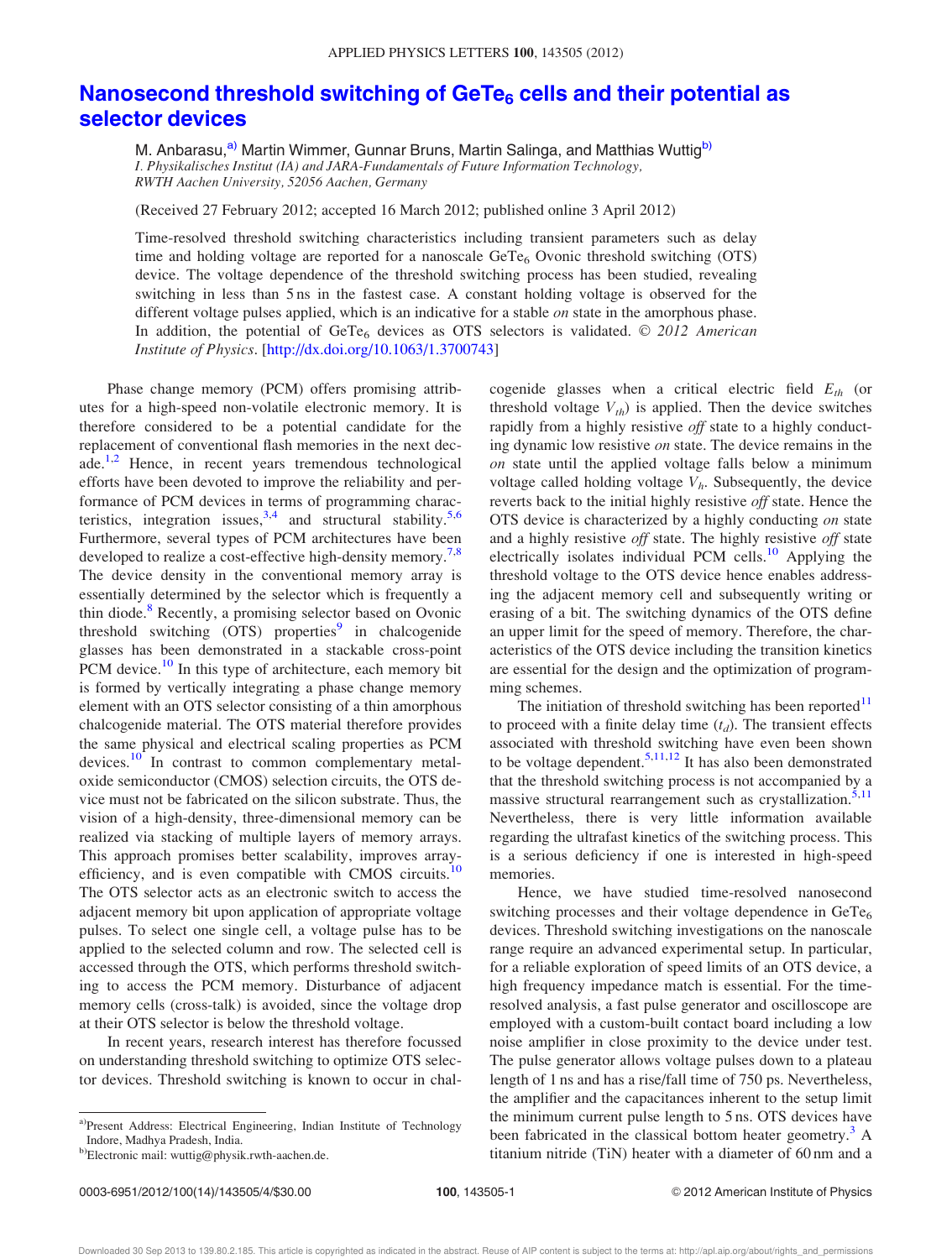resistance of approximately  $2 \text{ k}\Omega$  is embedded in an isolating silicon nitride layer. Subsequently, the heater is covered by a 20 nm thick GeTe<sub>6</sub> layer deposited from a stoichiometric target by DC magnetron sputtering. Finally, a 3 nm titanium adhesion layer and a 20 nm thick TiN top electrode layer have been sputter-deposited without breaking the vacuum. The sample was patterned using optical lithography.

The threshold switching properties of several OTS devices were characterized in the as-deposited amorphous phase. It is important to note that optimization of input voltage pulses is essential for the precise measurement of transient parameters that are associated with OTS behavior. For instance, the delay time is a measure of the elapsed time prior to the onset of the threshold switching event. This time interval can only be obtained precisely by applying pulses with a rather steep leading edge. On the other hand, a significantly longer trailing edge is employed to precisely measure the holding voltage, i.e., the voltage where the device current cut-off occurs. Therefore for the present investigation, voltage pulses with a fast leading edge of 1 ns, a plateau time of 100 ns, and a trailing edge of 100 ns are utilized.

Fig. 1 shows time-resolved current-voltage characteristics and threshold switching behavior of a GeTe $_6$  OTS device. The applied voltage pulse  $V_a$  depicted (black color) possesses a pulse height of 1.60 V with a leading edge of 1 ns and a plateau length/trailing edge of 100 ns, respectively. As can be seen, the device remains in the highly resistive *off* state with a very low device current  $I_d$  ( $\sim$ I  $\mu$ A, red color) during the first 40 ns after application of the voltage pulse. Thereafter,  $I_d$  increases drastically and the device switches rapidly from a low conducting highly resistive off state  $(80 \pm 10 \text{ M}\Omega)$  to a highly conducting dynamic low resistive on state  $(3 \pm 1 \text{ k}\Omega)$ . The event of threshold switching is also evidenced by a snap-back in the device voltage  $V_d$ (green color). It is noteworthy that the device remains in this well-conducting state until the applied voltage is reduced to the holding voltage  $V_h$  ( $\sim$ 0.70 V), where the device current is cut-off. Below  $V<sub>h</sub>$ , the device returns to the highly resistive off state. The OTS behavior and on-off transition were found to be reproducible for more than 500 voltage pulses.



FIG. 1. Time-resolved measurement of threshold switching characteristics of GeTe<sub>6</sub> device for the applied voltage pulse  $V_a$  of 1.60 V (1 ns rise time, 100 ns plateau time and trailing edge, respectively (black color)), as well as the measured device voltage  $V_d$  (green color) and the device current  $I_d$  (red color).  $V<sub>h</sub>$  denotes the holding voltage below which the device returns to the high resistance off state.

The *on-off* switching dynamics of an OTS device can limit the programming speed of memory cells. Hence, a quantitative measurement of the delay time and *on-off* characteristics of OTS devices is crucial. These transient effects have been reported in the literature to show a strong dependence on applied voltage.<sup>13</sup> In order to explore the dependency of delay time and on-off characteristics on pulse parameters, different voltage pulses were applied. This experiment was performed with several OTS cells and showed a reproducible dependency of transient parameters on the voltage pulse applied.

Fig. 2 depicts the device current  $I_d$  measured for the voltage pulses between 1.40 and 1.85 V. It has been observed that OTS device switches into a conducting on state with a delay time (time elapsed up to the onset of switching) of approximately 60 ns at a critical voltage of  $1.60 \pm 0.02$  V  $(E_{\text{th}} \sim 80 \text{ V}/\mu\text{m})$ , below which the device remains in the *off* state. Both the delay time and the holding voltage are deduced from these measurements and are plotted in Fig. 3. A clear trend is observed for the delay time  $t_d$  upon increasing  $V_a$  as shown in Fig. 3(a). Td rapidly decreases to  $\lt$  5 ns, which corresponds to the limit of the set-up. Hence these results demonstrate that threshold switching can take place in GeTe $_6$  within 5 ns.

The stability of the *on* state of an OTS device can be characterized by the dependence of the holding voltage on the applied voltage pulse, as shown in Fig.  $3(b)$ . The holding voltage is fairly constant upon the variation of the applied voltage pulse. At the same time, the current flowing through the device in the *on* state increases by a factor of 0.6 upon increasing  $V_a$  from 1.60 to 1.85 V. This implies that the local amorphous region is not modified by the different on state currents.<sup>14</sup> The *on* state current ( $\sim$ 650  $\mu$ A) of the OTS device is found to be high enough to serve as the reset current



FIG. 2. Time-resolved measurement of the device current  $I_d$  for voltage pulses ranging from 1.40 to 1.85 V. The overlay of  $I_d$  reveals the dependency of transient parameters such as delay time on the voltage pulse. The height of the applied voltage pulse is color coded. This viewgraph demonstrates the pronounced dependence of the delay time upon the height of the voltage pulse.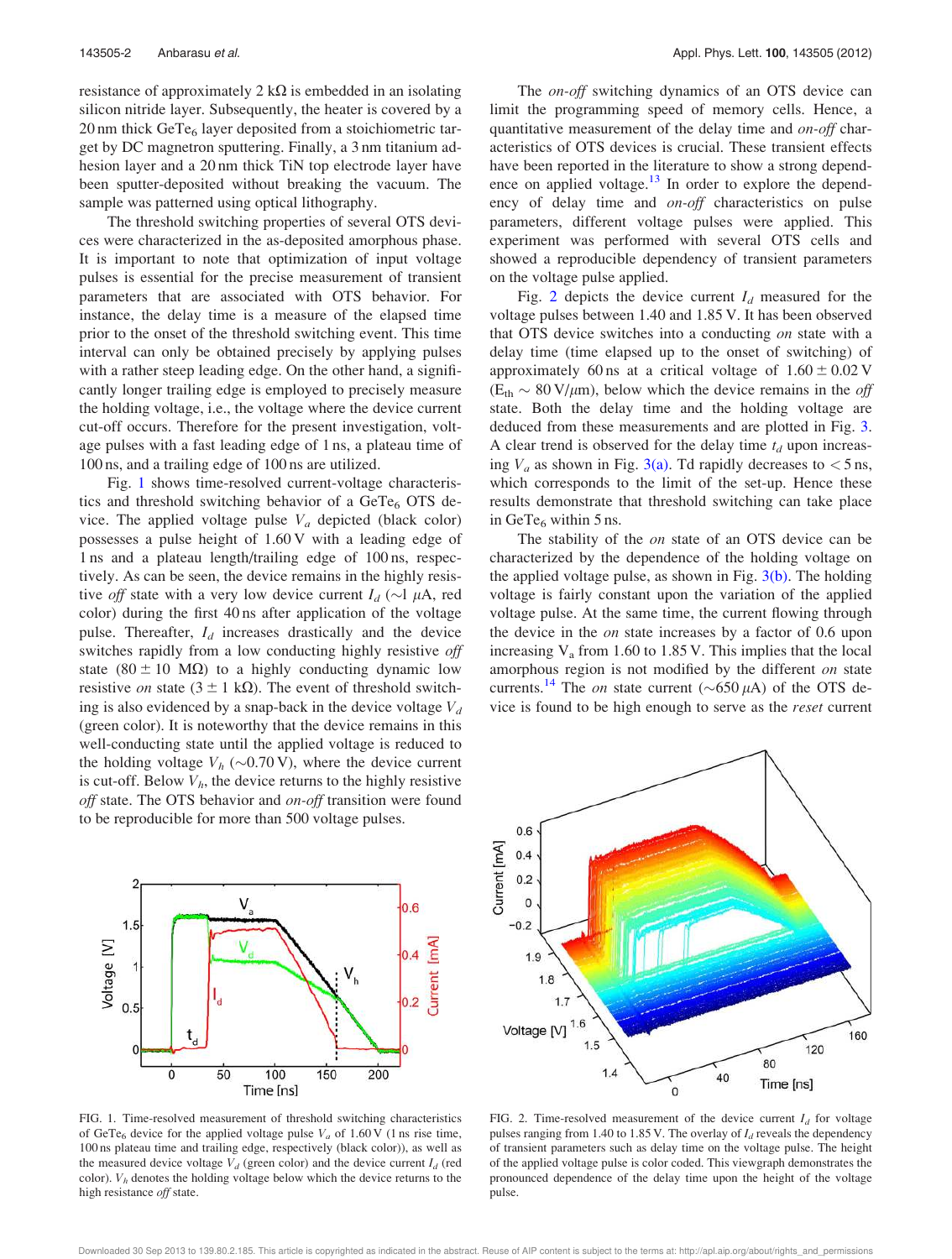

FIG. 3. Dependence of delay time  $t_d$  (a) and holding voltage  $V_h$  (b), on the applied voltage. The different colors represent the device resistance before the threshold switching event.

for various PCM cell structures.<sup>8</sup> Therefore, the OTS on state current can be utilized to induce the crucial phase-change from the *set* to the *reset* state in memory cells. The *set* and *reset* state of PCM refers to the low and high resistance state, respectively. Creating the highly resistive reset state is accomplished by local melting and rapid quenching of the phase change material, which leads to an amorphous phase. This transformation is the most power consuming process in non-volatile memories employing PCMs. On the other hand, the transition from the *reset* to *set* state needs a combination of threshold and memory switching which finally leads to the formation of the low resistive crystalline state in the PCM cell. To identify the state of the memory cell, a much lower read voltage of  $\sim$  200 mV is used.

The theoretical models described in the literature which explain threshold switching are either based on the generation and recombination of charge carriers<sup>15,16</sup> or field induced crystallization.<sup>17</sup> In these models, charge transport in the amorphous phase is either by hopping or trap limited band transport. Until now, no direct experimental evidence has been demonstrated that has allowed for the verification of a single theory. Within this work, we provide experimental results which could help to improve our understanding of threshold switching properties and their relaxation behavior. The data presented in Figs. 2 and 3 unequivocally demonstrate that the holding voltage of  $GeTe_6$ -based OTS devices is fairly constant for the range of applied voltage pulses. Hence, these results could directly be verified by threshold switching models simulating the relaxation behavior.

In order to further investigate the stability and repeatability of the OTS device performance, a series of experiments has been carried out. Fig. 4 shows the reproducibility of the switching between the highly resistive *off* state and the low resistive *on* state of the amorphous  $\text{GeTe}_6$  OTS device for more than 600 pulses ( $V_a$  = 1.60 V, 1 ns of rise/fall time, 100 ns of plateau time). The OTS device electronically switches between *off and on* states in a stable fashion as can be seen from the stable resistances. The holding voltage also



FIG. 4. The transition from a highly resistive off state to a highly conducting on state in the amorphous phase is depicted for a series of switching events. A constant holding voltage confirms the stability of the amorphous on state (black color). These cycling measurements demonstrate the stability of the on and off resistance upon multiple threshold switching processes. The result of numerous switching events is highly reproducible as well  $(R_{off} = (80 \pm 10 \text{ M}\Omega),$  $R_{on} = (3 \pm 1 \text{ k}\Omega)$ , and  $V_h = 0.70 \pm 0.02 \text{ V}$ .

remains fairly stable upon multiple switching cycles as shown in Fig. 4, as well. In a previous study for an  $Ge_{25}Te_{75}$ alloy, the threshold voltage has been found to decrease after more than 100 applied voltage pulses, $18$  which has been attributed to the partial crystallization of the amorphous region. Therefore, the material of choice for a stable OTS selector is characterized by its ability to prevent crystallization during operation. Hence, it is mandatory that the *on-off* switching stability of the chalcogenide glass remains constant for long operating times and repeated use. It has been reported in the literature<sup>19</sup> that GeTe<sub>6</sub> is a good glass former, which exhibits slow crystallization with a crystallization time of more than  $100 \mu s$ . Hence crystallization induced by ns pulses is impossible. Nevertheless, in the present experiments, an increase in the threshold voltage is observed after the application of more than 600 pulses. This could be due to a change in the local structure of the amorphous state caused by thermal annealing by the current in the on state as well as additional heat produced by the TiN heater, embedded below the active material. Further improvements on the sample preparation and device structure might help to advance reliability and performance characteristics of the OTS device.

In summary, we have demonstrated time-resolved electrical switching experiments on GeTe<sub>6</sub>-based OTS devices which show threshold switching as fast as  $5 \text{ ns}$ . A strong dependency of delay time on the applied voltage is observed. The stability of the on state has been testified by a constant holding voltage and *on* state resistance. Hence, this OTS selector can enable high-density, stackable cross-point phasechange memory devices for future random access memory and solid state storage applications.

M.A. thanks the Alexander von Humboldt foundation for a post-doctoral research fellowship. The authors acknowledge funding by the DFG (German Science Foundation) within the collaborative research centre SFB 917 "Nanoswitches."

<sup>&</sup>lt;sup>1</sup>G. Bruns, P. Merkelbach, C. Schlockermann, M. Salinga, M. Wuttig, T. D. Happ, J. B. Philipp, and M. Kund, Appl. Phys. Lett. 95, 043108 (2009); W. J. Wang, L. P. Shi, R. Zhao, K. G. Lim, H. K. Lee, T. C. Chong, and Y. H. Wu, Appl. Phys. Lett. 93, 043121 (2008).

 $2<sup>2</sup>M$ . H. R. Lankhorst, B. W. S. M. Ketelaars, and R. A. M. Wolters, Nature Mater. 4, 347 (2005).